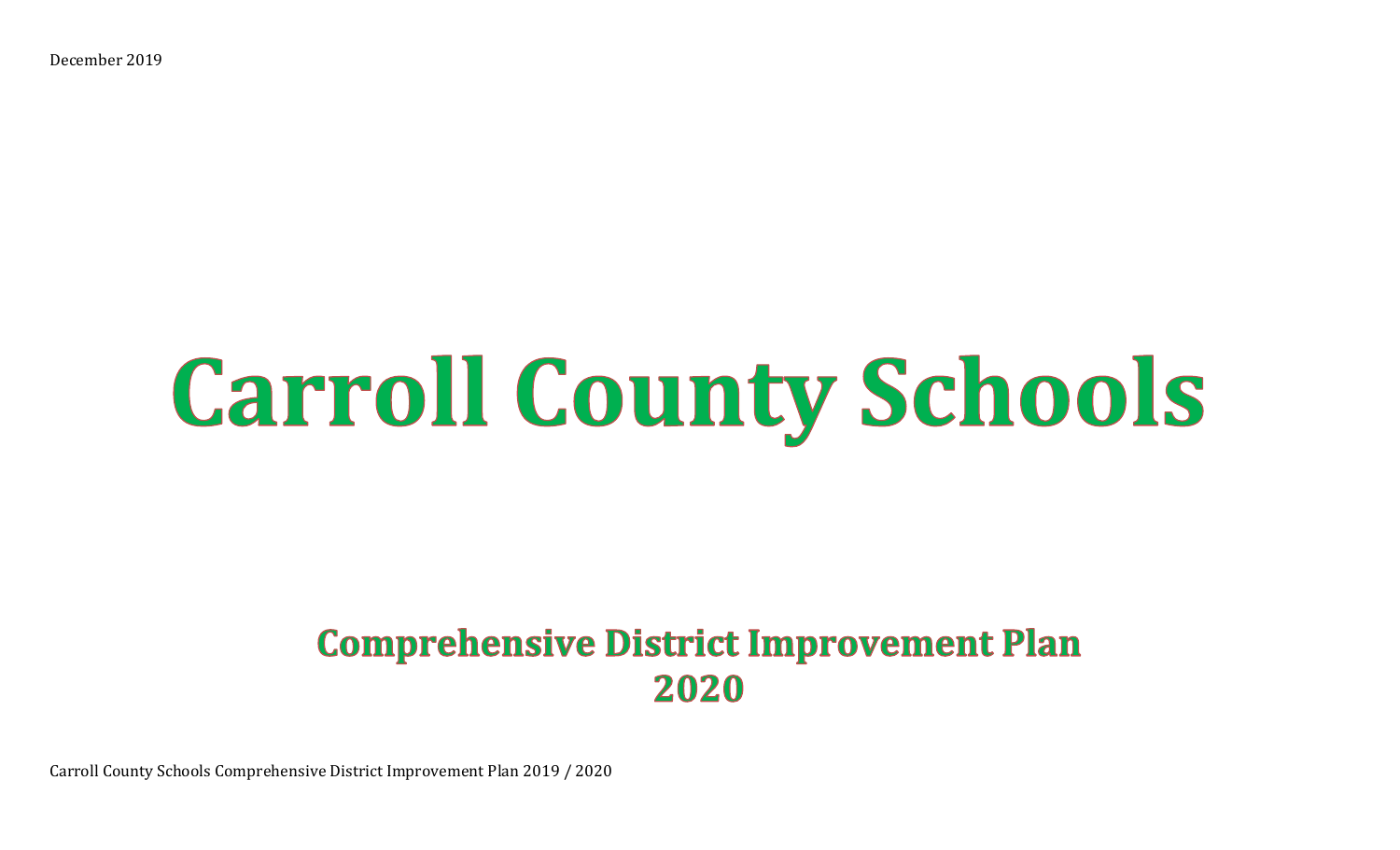#### **Goal 1: PROFICIENCY**

❑ *By 2021, the district will increase the combined Proficiency Indicator Score by 10% (reading and math) at all grade levels.* 

| Objective                                                                                                                                                                         | Strategy                                                                                                                                                     | Activities to deploy strategy                                                                                                                                                                                                                                                                                                                                         | <b>Measure of Success</b>                                                           | Progress Monitoring<br>Date & Notes                                                                                      | Funding               |
|-----------------------------------------------------------------------------------------------------------------------------------------------------------------------------------|--------------------------------------------------------------------------------------------------------------------------------------------------------------|-----------------------------------------------------------------------------------------------------------------------------------------------------------------------------------------------------------------------------------------------------------------------------------------------------------------------------------------------------------------------|-------------------------------------------------------------------------------------|--------------------------------------------------------------------------------------------------------------------------|-----------------------|
| Objective 1:<br>By May 2020, 32% of elementary<br>students, 49% of middle school<br>students and 29% of high school<br>students will score at or above<br>proficiency in reading. | <b>Strategy - KCWP1:</b><br><b>Design and Deliver</b><br><b>Assessment Literacy</b><br>All schools will have an<br>effective plan for<br>reading and writing | <b>Activity - Reading and Writing Across the Curriculum</b><br>A district level team will be created to review the current school<br>plans and their current level of implementation. The district<br>team shall make recommendations to each school team based on<br>the results of the plan review. District will review fidelity<br>measures for each school plan. | District Team review<br>notes, recommendations,<br>fidelity measures                | This strategy should<br>be complete by<br>March 1, 2020.<br>Review of Fidelity<br>Data Quarterly until<br>December 2020. | District<br><b>PD</b> |
|                                                                                                                                                                                   | across the curriculum.                                                                                                                                       | <b>Activity - Kids Read Now</b><br>Elementary schools shall participate in the "Kids Read Now"<br>summer reading challenge.                                                                                                                                                                                                                                           | Data report from<br><b>Elementary Principals to</b><br><b>Elementary Supervisor</b> | May 2020 to August<br>2020                                                                                               | Title I               |
| Objective 2:<br>By May 2020, 25% of<br>elementary, 35% middle school<br>students and 25% of high school<br>students will score at or above<br>proficiency in math.                | $Strategy - KCWP: 1$<br><b>Design and Deploy</b><br><b>Standards</b>                                                                                         | <b>Activity - Horizontal Alignment</b><br>District will ensure that all schools review updated standards in<br>horizontal manner                                                                                                                                                                                                                                      | <b>Updated Curriculum</b><br>Documents                                              | Completed by July 1,<br>2020                                                                                             | General<br>Fund       |
|                                                                                                                                                                                   | <b>Horizontal and Vertical</b><br><b>Alignment of Standards</b>                                                                                              | <b>Activity - Vertical Alignment</b><br>District will ensure that all schools review updated standards in<br>vertical manner both in and across schools                                                                                                                                                                                                               | Updated curriculum<br>documents                                                     | Completed by Jan 1,<br>2021                                                                                              | General<br>Fund       |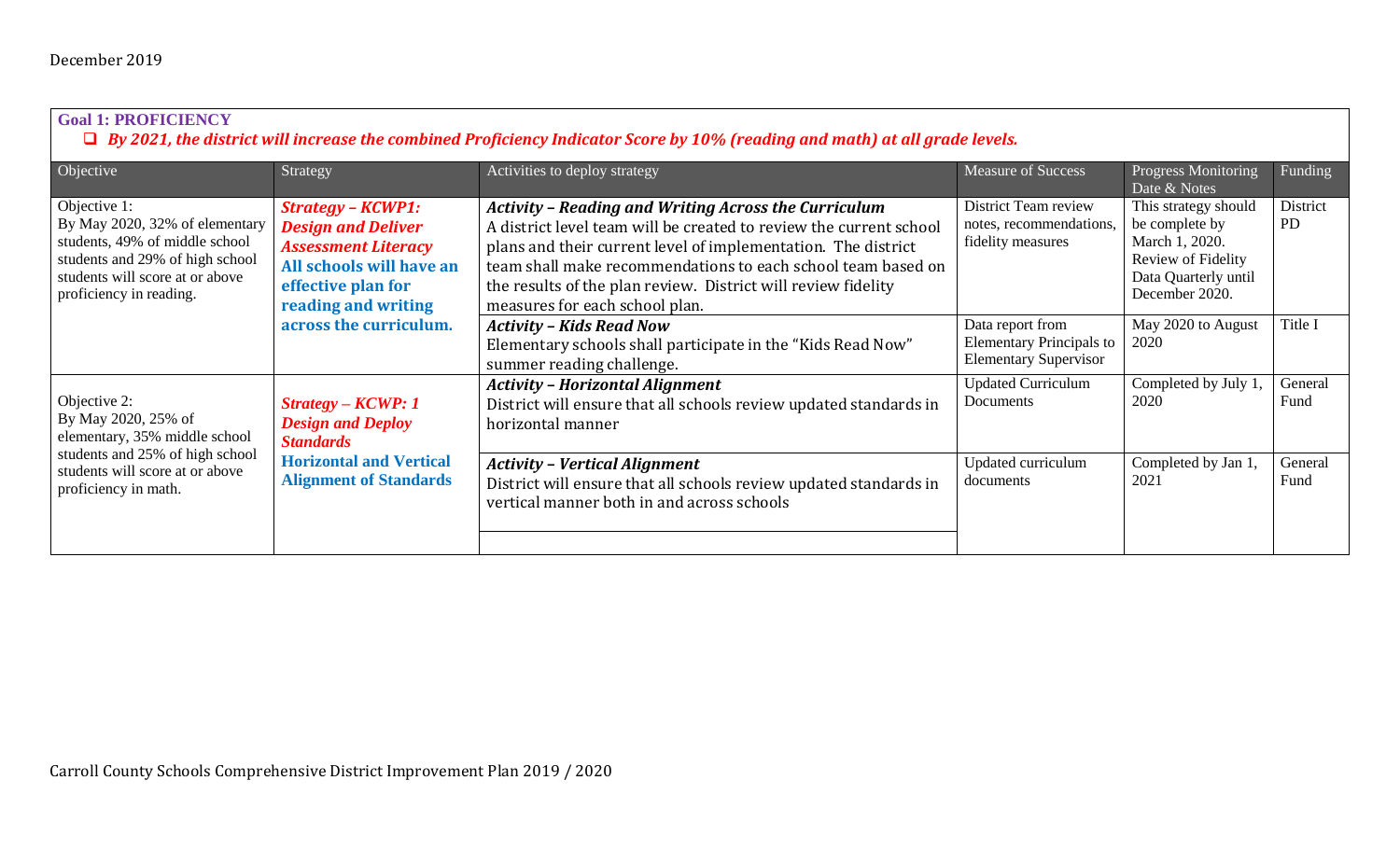| <b>Goal 2: Specific Academic Indicator</b>                                                                                                                                             |                                                                                                        |                                                                                                                                                                                                                          |                                                                                                      |                                              |           |  |  |
|----------------------------------------------------------------------------------------------------------------------------------------------------------------------------------------|--------------------------------------------------------------------------------------------------------|--------------------------------------------------------------------------------------------------------------------------------------------------------------------------------------------------------------------------|------------------------------------------------------------------------------------------------------|----------------------------------------------|-----------|--|--|
| By 2021, the district will increase the Specific Academic Indicator Score by 10% (Social Studies, Science and Writing) at all grade levels.                                            |                                                                                                        |                                                                                                                                                                                                                          |                                                                                                      |                                              |           |  |  |
| Objective                                                                                                                                                                              | Strategy                                                                                               | Activities to deploy strategy                                                                                                                                                                                            | <b>Measure of Success</b>                                                                            | Progress Monitoring<br>Date & Notes          | Funding   |  |  |
| Objective 1:<br>By May 2020, 35% of middle<br>school students will score at or                                                                                                         | <b>Strategy - KCWP2:</b><br><b>Design and Deliver</b><br><b>Instruction</b>                            | <b>Activity - Determine Instructional Process</b><br>All teachers will provide instruction through the formal<br>instructional process identified by each school.                                                        | Formal Instructional<br><b>Process Document</b>                                                      | February 15, 2020                            | <b>NA</b> |  |  |
| above proficiency in Social<br>Studies.<br>Objective 2:                                                                                                                                | All schools will have an<br>identified<br><b>INSTRUCTIONAL</b>                                         | <b>Activity - Develop Fidelity Measure for IP</b><br>Each school will determine and implement a fidelity measure for<br>their instructional process.                                                                     | Fidelity Measures /<br>Walk-throughs and data<br>reviews                                             | March 1, 2020 / On-<br>going until Dec. 2020 | <b>NA</b> |  |  |
| By May 2020, 25% of<br>elementary, 27% of middle<br>school students and 20% of high<br>school students will score at or                                                                | <b>PROCESS, including a</b><br>fidelity measure, PLC<br>process which includes<br>Plan, Do, Study Act. | <b>Activity - Formal PLC process</b><br>As a part of the instructional process, each school will develop a<br>formal process for their Professional Learning Communities for<br>2020 / 2021 school year.                 | Formal PLC protocol for<br>each building, including<br>schedule and outcomes                         | May 30, 2020                                 | <b>NA</b> |  |  |
| above proficiency in Science.<br>Objective 3:<br>By May 2020, $25\%$ of middle<br>school students, and 30% if high<br>school students will score at or<br>above proficiency in Writing |                                                                                                        | <b>Activity - Professional Development Plan</b><br>The district shall support schools in developing a professional<br>development plan for 2020 / 2021 based on data from the<br>instructional process fidelity measure. | District Leadership Team<br>through 30 Day Plans,<br>team schedules, and<br>district planning board. | May 30, 2020                                 | <b>NA</b> |  |  |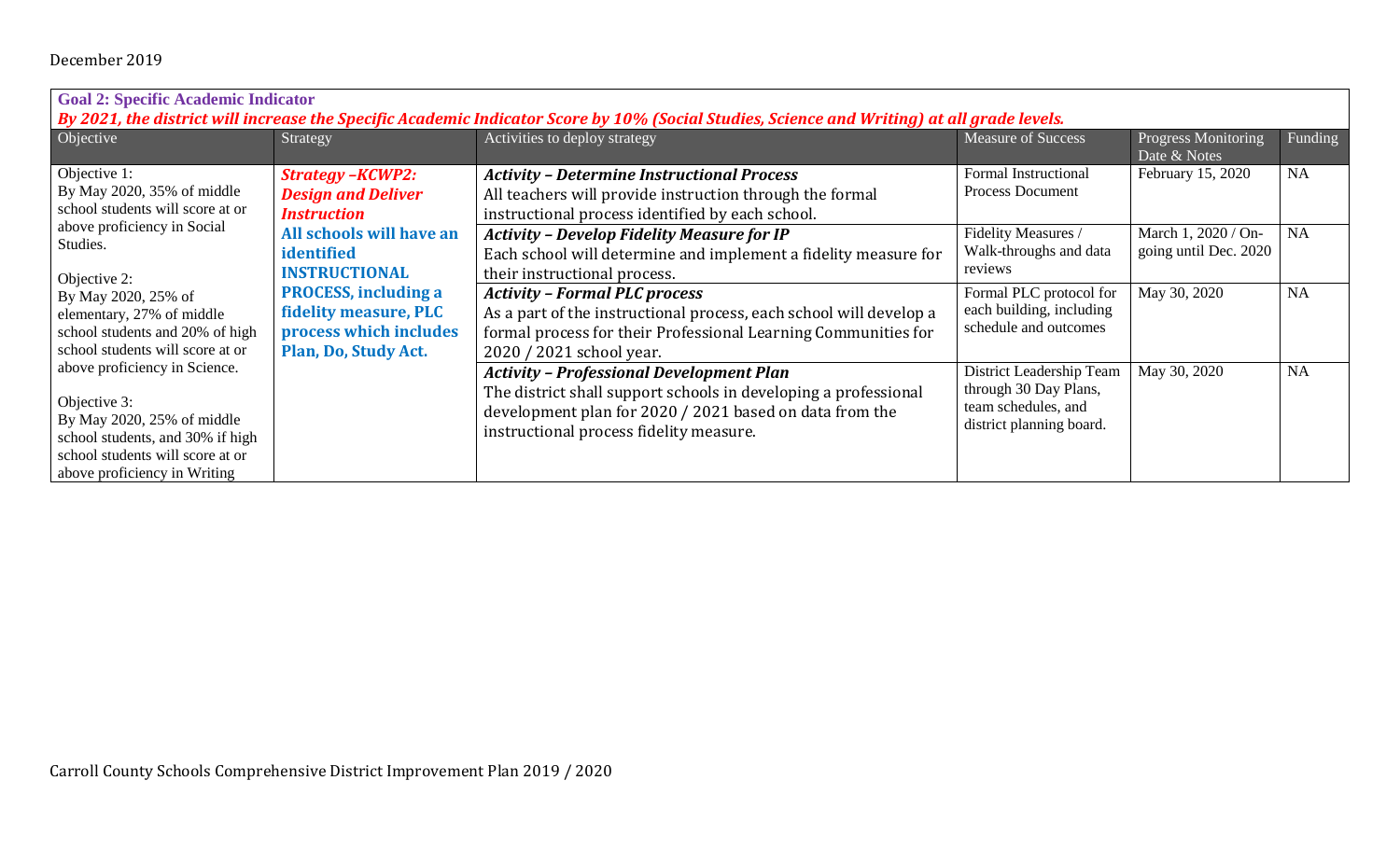| <b>Goal 3: GAP</b>                                                                                                                                                                                                                                                                                                                                                                                                                                               |                                                                                                                                                                                                                                             |                                                                                                                                                                                              |                                                                     |                                                                           |                                                  |  |  |
|------------------------------------------------------------------------------------------------------------------------------------------------------------------------------------------------------------------------------------------------------------------------------------------------------------------------------------------------------------------------------------------------------------------------------------------------------------------|---------------------------------------------------------------------------------------------------------------------------------------------------------------------------------------------------------------------------------------------|----------------------------------------------------------------------------------------------------------------------------------------------------------------------------------------------|---------------------------------------------------------------------|---------------------------------------------------------------------------|--------------------------------------------------|--|--|
| By May 2021 Carroll County Schools will increase the percentage of demographically identified student scoring at or above proficiency on the KPREP assessment by 15%.                                                                                                                                                                                                                                                                                            |                                                                                                                                                                                                                                             |                                                                                                                                                                                              |                                                                     |                                                                           |                                                  |  |  |
| Objective                                                                                                                                                                                                                                                                                                                                                                                                                                                        | Strategy                                                                                                                                                                                                                                    | Activities to deploy strategy                                                                                                                                                                | Measure of                                                          | Progress Monitoring                                                       | Funding                                          |  |  |
| <b>Objective 1: Free and</b><br><b>Reduced Lunch</b><br>By May 2020, 31% of<br>elementary and 50% of<br>middle school students<br>and 30% of high school<br>students in the<br>free/reduced lunch gap<br>will score at or above<br>proficiency in reading.<br>By May 2020, 25% of<br>elementary and 32% of<br>middle school students,<br>and 20% of high schools<br>students in the free/<br>reduced lunch gap will<br>score at or above<br>proficiency in math. | <b>Strategy - KCWP5: Design,</b><br><b>Align, and Deliver Support</b><br><b>Processes</b><br>All teachers will be equipped to<br>provide appropriate<br>interventions and support<br>services to students.                                  | <b>Activity - Response to Intervention</b><br>The District will support schools in implementing the District RtI<br>Process with fidelity.                                                   | Success<br>District RTI<br>team review of<br>school RTI<br>programs | Date & Notes<br><b>Quarterly Beginning</b><br>January 2020 / On-<br>going | <b>NA</b>                                        |  |  |
|                                                                                                                                                                                                                                                                                                                                                                                                                                                                  |                                                                                                                                                                                                                                             | <b>Activity - Collaborating Teachers</b><br>All collaborating teachers will participate in Professional<br>Development to enhance professional practice for students with<br>learning needs. | Professional<br>Development<br>Plan / Sign-In<br><b>Sheets</b>      | September 1, 2020                                                         | District<br>Professional<br>Development<br>Funds |  |  |
| <b>Objective 2: Special</b><br><b>Education Reading and</b><br><b>Math</b><br>By May 2020, of 25%<br>elementary students, 35%<br>middle school students<br>and 25% of high school<br>students receiving special<br>education services will<br>score at or above<br>proficiency in reading.                                                                                                                                                                       | <b>Strategy - KCWP1: Design and</b><br><b>Deploy Standards</b><br>The district's curriculum maps<br>will be reviewed and refined to                                                                                                         | <b>Activity - Curriculum Development</b><br>All core teachers will have the opportunity to participate in<br>curriculum development.                                                         | Updated<br>Curriculum<br>Documents /<br>Agendas                     | January 1, 2021                                                           | <b>NA</b>                                        |  |  |
|                                                                                                                                                                                                                                                                                                                                                                                                                                                                  | create a detailed curriculum.<br><b>Strategy - KCWP5: Design,</b><br><b>Align, and Deliver Support</b><br><b>Processes</b><br>All teachers will be equipped to<br>provide appropriate<br>interventions and support<br>services to students. | <b>Activity – Curriculum Alignment</b><br>All curriculum will be revisited to align with the new state standard<br>revisions to each content for vertical and horizontal alignment.          | Updated<br>Curriculum<br>Documents                                  | Horizontal: August<br>2020<br>Vertical: January<br>2021                   | <b>NA</b>                                        |  |  |
|                                                                                                                                                                                                                                                                                                                                                                                                                                                                  |                                                                                                                                                                                                                                             | <b>Activity - Intervention Review</b><br>The District will collaborate with schools to ensure interventions<br>are based on best practice.                                                   | District RTI<br>team agendas,<br>school RIT<br>program              | September 1, 2020 /<br>On-going                                           | <b>NA</b>                                        |  |  |

Carroll County Schools Comprehensive District Improvement Plan 2019 / 2020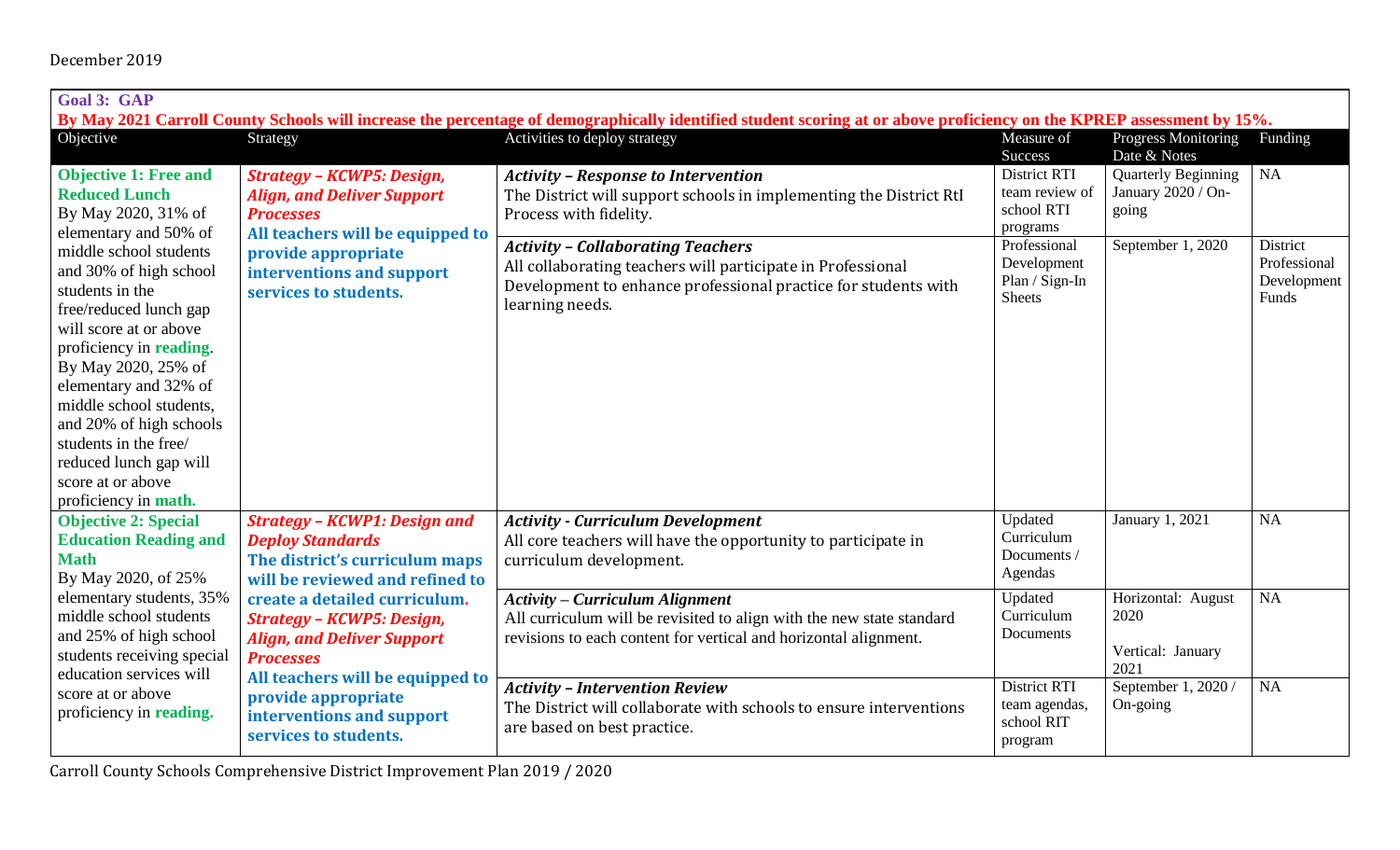| By May 2020, of 20%         |  |  |
|-----------------------------|--|--|
| elementary students, 24%    |  |  |
| middle school students      |  |  |
| and 15% of high school      |  |  |
| students receiving special  |  |  |
| education services will     |  |  |
| score at or above           |  |  |
| proficiency in <b>math.</b> |  |  |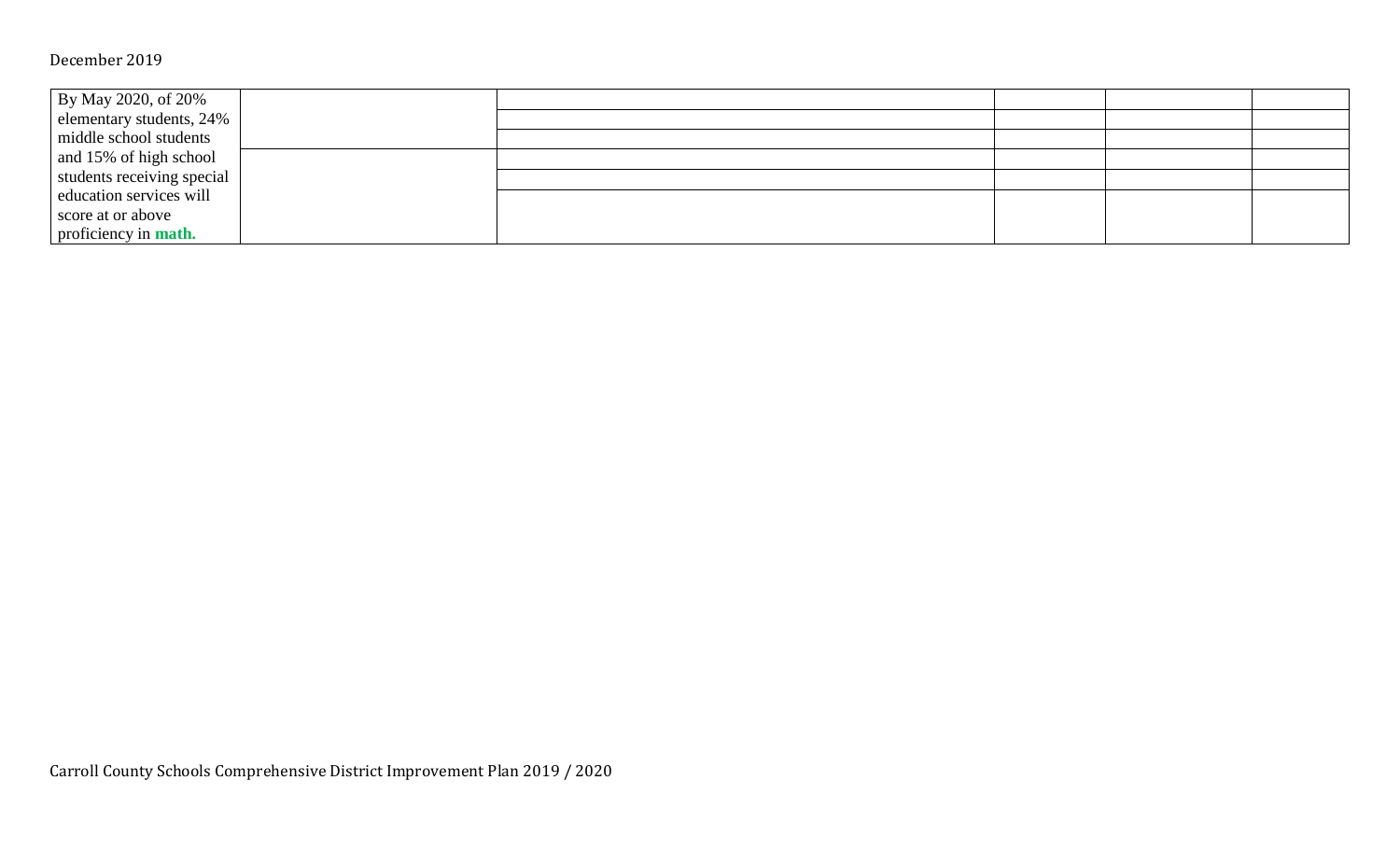#### **Goal 4: GRADUATION RATE**

**By May 2021, the Carroll County School System will maintain a 4 Year Cohort rate at least 95% and a 5 Year Cohort rate of at least 96%.**

| Objective                                                                                                        | Strategy                                                                                                                                                                                                                                                                                                       | Activities to deploy strategy                                                                                                                                                                                                                                 | Measure of<br>Success                                                                        | Progress Monitoring<br>Date & Notes | Funding   |
|------------------------------------------------------------------------------------------------------------------|----------------------------------------------------------------------------------------------------------------------------------------------------------------------------------------------------------------------------------------------------------------------------------------------------------------|---------------------------------------------------------------------------------------------------------------------------------------------------------------------------------------------------------------------------------------------------------------|----------------------------------------------------------------------------------------------|-------------------------------------|-----------|
| <b>Objective 1:</b><br>By May 2020, Carroll<br>County High School will<br>have a 5 year cohort rate<br>of 93.5%. | <b>Strategy - KCWP6:</b><br><b>Establishing a Learning</b><br><b>Culture and Environment</b><br>All student will be<br>identified and provided<br>interventions such as<br>course scheduling<br>reflective of ILP career<br>paths, counseling<br>services, and planning<br>meeting with district<br>personnel. | <b>Activity - Persistence to Graduation</b><br>At-risk will be identified and provided interventions such as course scheduling<br>reflective of ILP career pathways, counseling services, and planning meeting<br>with school personnel.                      | IC Schedules<br>Agendas and<br>meeting<br>schedules                                          | June 1, 2020 / On-<br>going         | <b>NA</b> |
|                                                                                                                  |                                                                                                                                                                                                                                                                                                                | <b>Activity - Career Awareness</b><br>Counselors will coordinate services to ensure students are provided with<br>opportunities to experience career presentations, CTE opportunities, and ILP<br>planning.                                                   | IC Schedules,<br>ILP<br>Completion                                                           | June 1, 2020 / On-<br>going         | <b>NA</b> |
|                                                                                                                  |                                                                                                                                                                                                                                                                                                                | <b>Activity - Truancy Diversion</b><br>The district will ensure that each school has a system to eliminate attendance<br>barriers.                                                                                                                            | Formal system<br>in each school<br>reviewed by<br>Chief<br>Operations<br>Officer and<br>Team | July 30, 2020                       | <b>NA</b> |
|                                                                                                                  |                                                                                                                                                                                                                                                                                                                | <b>Activity – Credit Recovery</b><br>The district will support CCHS to ensure there is a formal process to identify<br>students who may fail to graduate with their cohort and to support those students<br>thorough credit recovery and other interventions. | Formal System<br>reviewed by<br>Assistant<br>Superintendent                                  | August 1, 2020                      | <b>NA</b> |
|                                                                                                                  |                                                                                                                                                                                                                                                                                                                |                                                                                                                                                                                                                                                               |                                                                                              |                                     |           |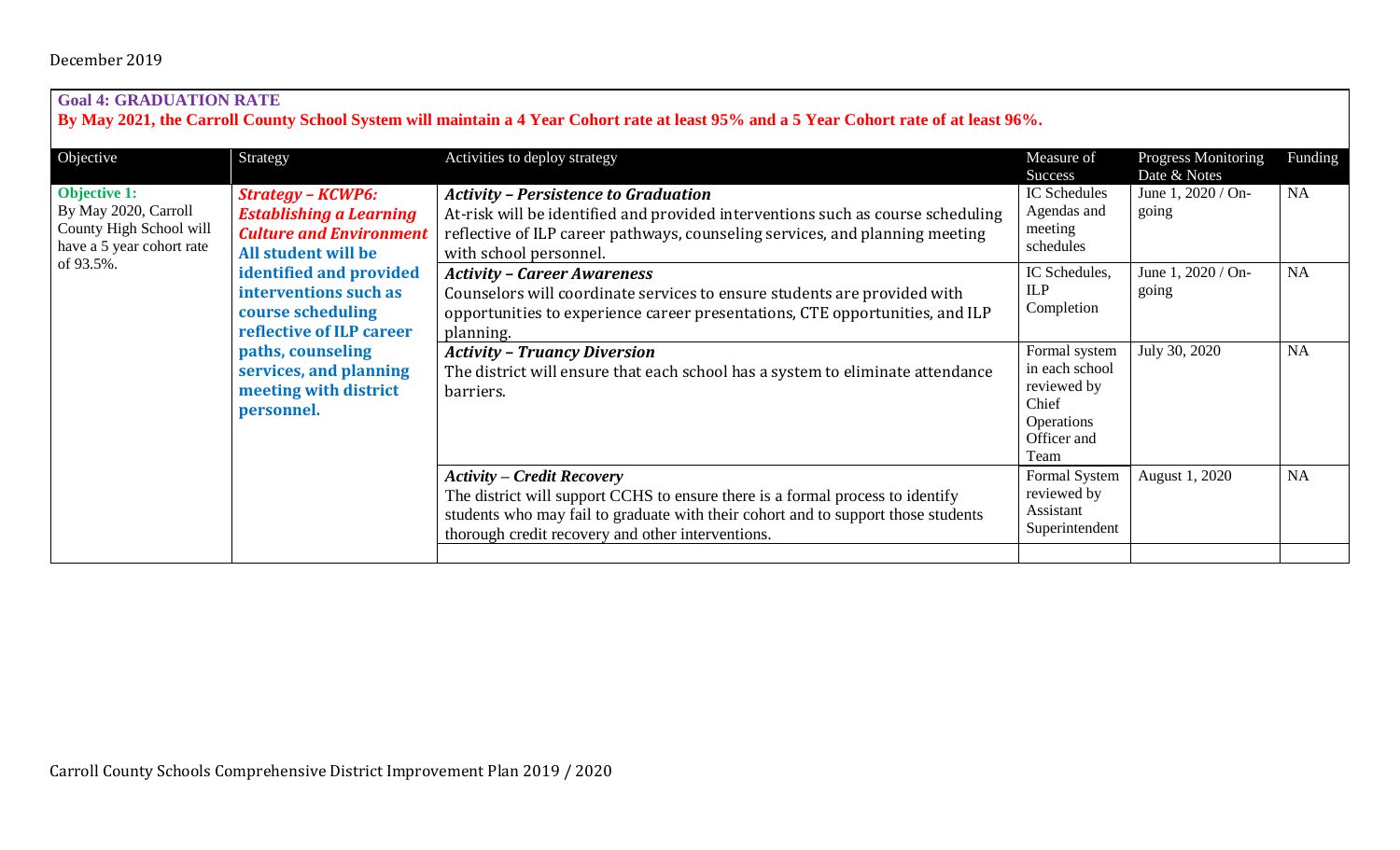### **Goal 5: GROWTH**

**By May 2021, the district will increase the percent of students making gains on the KPREP assessment by 10%.** 

| Objective                                                                                           | Strategy                                                                                                                                                                                                                       | Activities to deploy strategy                                                                                                                                                                                                                                                                               | Measure of Success                                                          | <b>Progress Monitoring</b><br>Date & Notes                      | Funding         |
|-----------------------------------------------------------------------------------------------------|--------------------------------------------------------------------------------------------------------------------------------------------------------------------------------------------------------------------------------|-------------------------------------------------------------------------------------------------------------------------------------------------------------------------------------------------------------------------------------------------------------------------------------------------------------|-----------------------------------------------------------------------------|-----------------------------------------------------------------|-----------------|
| <b>Objective 1:</b><br>By May 2020, the overall<br>academic index in growth<br>will increase by 5%. | <b>Strategy - KCWP1: Design and</b><br><b>Deliver Instruction</b><br><b>The District will ensure</b><br>curriculum reflects "whole<br>child' instructional practices<br>to meet the outcomes of the<br>"Profile of a Graduate" | <b>Activity - Profile of a Graduate Presentations</b><br>All teachers will have an awareness of the outcomes presented in the<br>Profile of a Graduate                                                                                                                                                      | Agendas for staff<br>meetings including<br>presentations                    | March 31, 2020                                                  | General<br>Fund |
|                                                                                                     |                                                                                                                                                                                                                                | <b>Activity - Curriculum Maps</b><br>The District will ensure each school's curriculum documents include<br>specific components found in the Profile of a Graduate in a<br>horizontally and vertically aligned manner.                                                                                      | Curriculum<br>Documents with<br>PoG components<br>and vertical<br>alignment | August 1, 2020 -<br>horizontal<br>January 1, 2021 -<br>vertical | General<br>Fund |
|                                                                                                     | Strategy - KCWP4: Review,<br><b>Analyze, Apply Data Results</b><br>All schools will be engaged in<br>data based decision making.                                                                                               | <b>Activity - Data Analysis</b><br>All teachers will analyze assessment data in PLC's on a regular basis<br>to identify students who are at risk of scoring novice.                                                                                                                                         | PLC documents /<br>minutes / data<br>review sheets                          | August 2020 / On-<br>Going                                      | <b>NA</b>       |
|                                                                                                     |                                                                                                                                                                                                                                | Activity - Plan, Do, Study, Act<br>The District will support schools in Study section of PDSA during<br>school PLCs.                                                                                                                                                                                        | PLC documents /<br>minutes / PDSA<br>review sheets                          | August 2020 / On-<br>going                                      | <b>NA</b>       |
|                                                                                                     |                                                                                                                                                                                                                                | <b>Activity - Board Reports</b><br>The District will monitor student assessment data and other data to<br>support schools and PLC's in monthly board reports using the formal<br>school reporting process.                                                                                                  | Formal School<br><b>Board Reports</b>                                       | January 2020 / On-<br>going                                     | <b>NA</b>       |
|                                                                                                     | <b>Strategy - KCWP5: Design and</b><br><b>Deliver Support</b><br><b>Social and Emotional Learning</b>                                                                                                                          | <b>Activity - Social Emotional Learning Curriculum</b><br>The district shall ensure that each school has a specific, researched based<br>Tier 1 curriculum taught to all students in relation to social / emotional<br>learning, self-regulation and empathy as identified in the Profile of a<br>Graduate. | Curriculum<br>Documents                                                     | August 1, 2020                                                  | General<br>Fund |
|                                                                                                     |                                                                                                                                                                                                                                | <b>Activity - Social Emotional Learning Fidelity Measure</b><br>The District Trauma Informed Team will help determine professional<br>development needs, a fidelity measure, and other support mechanisms to<br>reduce learning barriers for students.                                                      | Professional<br>Development Plans,<br><b>Fidelity Measure</b>               | August 1, 2020 / On-<br>going                                   | General<br>Fund |